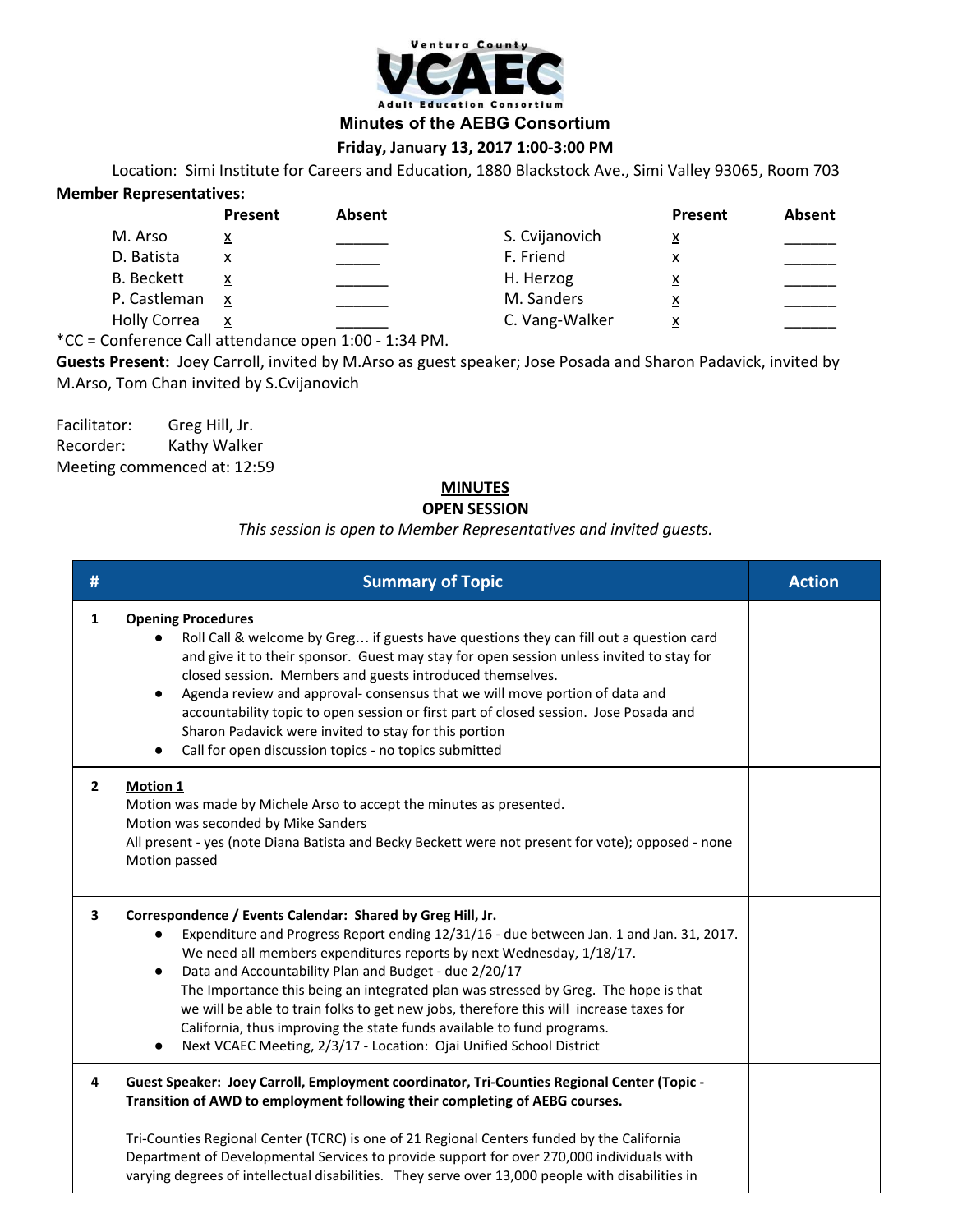|   | Ventura, Santa Barbara and San Luis Obispo counties with the goal of maximizing opportunities and<br>choices for living, working, learning, and recreating in the community. TCRC works with employers<br>to provide internship. Businesses that hire interns from this program would get a stipend of<br>\$3,750.00 per year if the employee stays a year. A Business Leadership Council is being developed<br>Individuals are referred by doctors, special education departments, etc.; they can also be<br>$\bullet$<br>self referred or parent referred.<br>Must be diagnosed prior to 18 for program unless there is documentation that would<br>$\bullet$<br>indicate a need.<br>Some of the providers have offered their sites for the class. For an example a college<br>$\bullet$<br>course might be held off-site so that PT support is available and so staff can assist.<br>Participants can receive lifetime support to stay employed.<br>$\bullet$<br>TCRC offers support in classroom and will provide staff, behavior services, independent<br>$\bullet$<br>living services.<br>TCRC can help with transportation service.<br>$\bullet$<br>Call regional center to get support coordinator for area.<br>$\bullet$<br>Joey Carroll's cell phone number is (805) 714-7108 and can be the point person for this<br>$\bullet$<br>program.<br>Members expressed that it would be helpful to know which students are part of tri-counties as it<br>would help with their data collection. |  |
|---|-----------------------------------------------------------------------------------------------------------------------------------------------------------------------------------------------------------------------------------------------------------------------------------------------------------------------------------------------------------------------------------------------------------------------------------------------------------------------------------------------------------------------------------------------------------------------------------------------------------------------------------------------------------------------------------------------------------------------------------------------------------------------------------------------------------------------------------------------------------------------------------------------------------------------------------------------------------------------------------------------------------------------------------------------------------------------------------------------------------------------------------------------------------------------------------------------------------------------------------------------------------------------------------------------------------------------------------------------------------------------------------------------------------------------------------------------------------------------------------------------------|--|
| 5 | Data and Accountability Planning was moved to open session.<br>Greg Hill, Jr. shared that he had asked Jose Posada from Simi Institute for Careers and<br>$\bullet$<br>Education to come up with "Model Costs" to see if it goes along with what everyone else                                                                                                                                                                                                                                                                                                                                                                                                                                                                                                                                                                                                                                                                                                                                                                                                                                                                                                                                                                                                                                                                                                                                                                                                                                      |  |
|   | does.<br>A flyer with Data Accountability Funding for Simi was distributed. Jose noted time periods<br>$\bullet$<br>that caused more strain on employees - April - June 2016 was a peak time.<br>As we begin to plan Greg shared the process.                                                                                                                                                                                                                                                                                                                                                                                                                                                                                                                                                                                                                                                                                                                                                                                                                                                                                                                                                                                                                                                                                                                                                                                                                                                       |  |
|   | <b>Guiding Points:</b>                                                                                                                                                                                                                                                                                                                                                                                                                                                                                                                                                                                                                                                                                                                                                                                                                                                                                                                                                                                                                                                                                                                                                                                                                                                                                                                                                                                                                                                                              |  |
|   | What do you want?<br>$\bullet$                                                                                                                                                                                                                                                                                                                                                                                                                                                                                                                                                                                                                                                                                                                                                                                                                                                                                                                                                                                                                                                                                                                                                                                                                                                                                                                                                                                                                                                                      |  |
|   | What are your gaps?<br>$\bullet$                                                                                                                                                                                                                                                                                                                                                                                                                                                                                                                                                                                                                                                                                                                                                                                                                                                                                                                                                                                                                                                                                                                                                                                                                                                                                                                                                                                                                                                                    |  |
|   | What do you want in a perfect world?<br>$\bullet$                                                                                                                                                                                                                                                                                                                                                                                                                                                                                                                                                                                                                                                                                                                                                                                                                                                                                                                                                                                                                                                                                                                                                                                                                                                                                                                                                                                                                                                   |  |
|   | Focus on expenditures that are incurred in the process of data collection: Software, ASAP,<br>٠<br>Cost of acquiring version 3; cost of data migration; cost of ASAP conference in August.<br>Identify key personnel and give short description of duties; again, use April-June to see<br>٠<br>time required to collect data. Be sure to include teachers time also.                                                                                                                                                                                                                                                                                                                                                                                                                                                                                                                                                                                                                                                                                                                                                                                                                                                                                                                                                                                                                                                                                                                               |  |
|   | Greg suggested breaking it into buckets - how did this impact staff salary. During reporting time<br>did it increase time by 1 full time person? We will go over new requirements in the near future.<br>Greg asked Sharon Padavick from Simi for her input. Sharon indicated her frustration that we are 7<br>months into the year and still have not received the data requirements that will be needed for<br>reporting.                                                                                                                                                                                                                                                                                                                                                                                                                                                                                                                                                                                                                                                                                                                                                                                                                                                                                                                                                                                                                                                                         |  |
|   |                                                                                                                                                                                                                                                                                                                                                                                                                                                                                                                                                                                                                                                                                                                                                                                                                                                                                                                                                                                                                                                                                                                                                                                                                                                                                                                                                                                                                                                                                                     |  |
|   | <b>Update:</b> Notes sent by Sharon Padavick<br>Some of the issues I came across for last year's reporting are :<br>Information on what data would be required was released 8 months into the school year,<br>٠<br>therefore, some data was not being collected for a good portion of the year.<br>Members of the consortium were not using same means/systems of gathering and<br>$\bullet$                                                                                                                                                                                                                                                                                                                                                                                                                                                                                                                                                                                                                                                                                                                                                                                                                                                                                                                                                                                                                                                                                                        |  |
|   | reporting data. This may have caused differences in data reporting.<br>Other issues that pertained to my school, not necessarily other schools, were listed in the<br>٠<br>e-mail that I sent when I submitted my data tables to you back in August 2016.                                                                                                                                                                                                                                                                                                                                                                                                                                                                                                                                                                                                                                                                                                                                                                                                                                                                                                                                                                                                                                                                                                                                                                                                                                           |  |
|   | Clear instructions were not given to data collectors/reporters and there seemed to be a<br>٠<br>lot of gray areas and areas left up to individual interpretation.<br>As I stated in the meeting on Friday, due to the reporting changing again, some of these<br>٠<br>issues may not be applicable to this year's reporting.                                                                                                                                                                                                                                                                                                                                                                                                                                                                                                                                                                                                                                                                                                                                                                                                                                                                                                                                                                                                                                                                                                                                                                        |  |
|   | Some issues that would be helpful to address and could be up for discussion for this year's                                                                                                                                                                                                                                                                                                                                                                                                                                                                                                                                                                                                                                                                                                                                                                                                                                                                                                                                                                                                                                                                                                                                                                                                                                                                                                                                                                                                         |  |
|   | reporting and going forward are:<br>Important for all members of consortium to be using the same data systems for collection<br>$\bullet$<br>and reporting data.                                                                                                                                                                                                                                                                                                                                                                                                                                                                                                                                                                                                                                                                                                                                                                                                                                                                                                                                                                                                                                                                                                                                                                                                                                                                                                                                    |  |
|   | Data collectors/reporters be given very clear instructions for data collection at the<br>$\bullet$                                                                                                                                                                                                                                                                                                                                                                                                                                                                                                                                                                                                                                                                                                                                                                                                                                                                                                                                                                                                                                                                                                                                                                                                                                                                                                                                                                                                  |  |